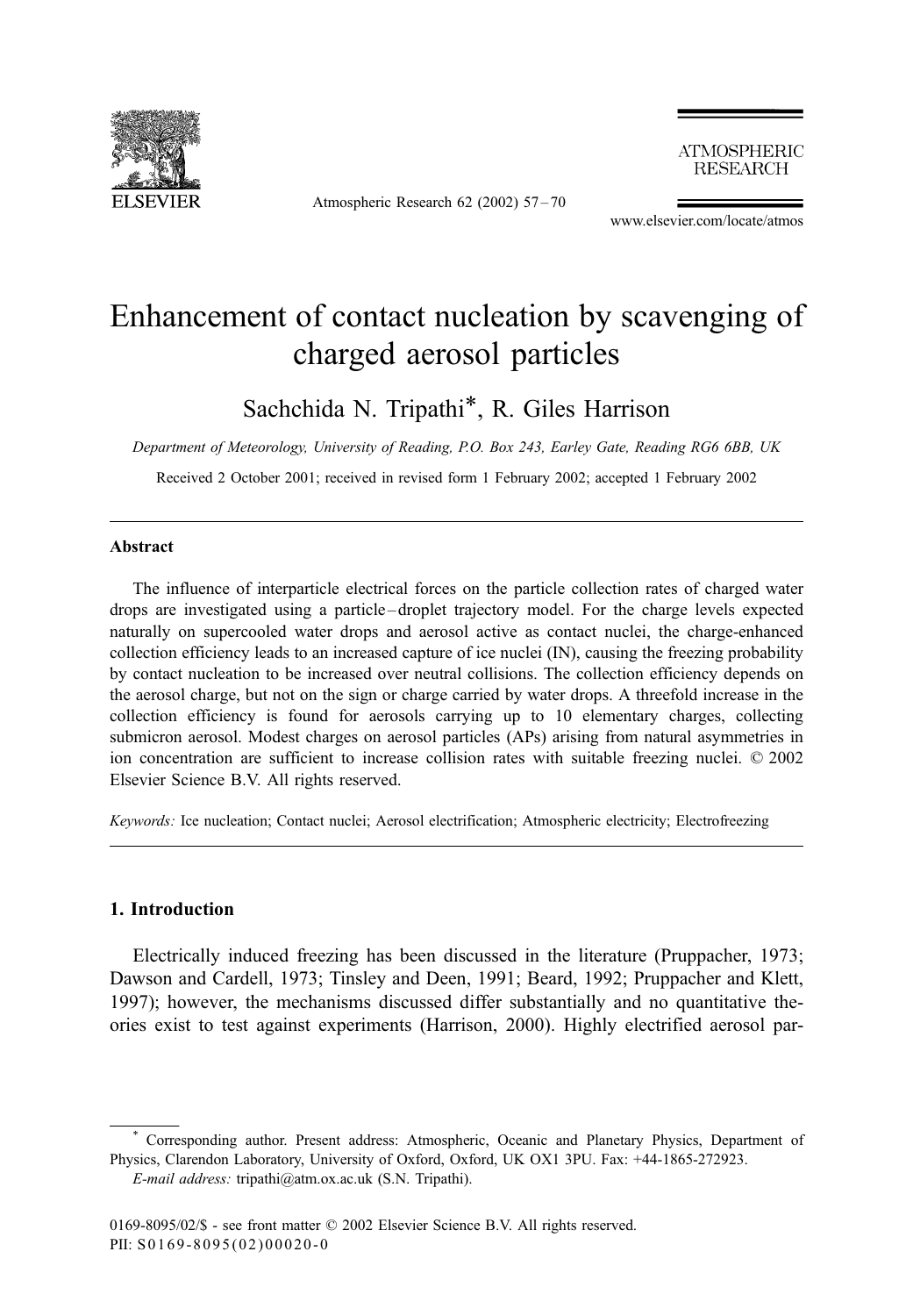ticles (APs) are directly formed in aircraft exhausts (Yu and Turco, 1997) and a range of new techniques for the necessary atmospheric electrical measurements are becoming available (Aplin and Harrison, 2001; Harrison, 2001). Atmospheric observations (e.g. Pudovkin and Veretenenko, 1995) suggest that sudden changes in ionisation are associated with variations in properties of ice clouds although no mechanism is proposed. It is known that the supply of ions is critical to diffusive charging of aerosol particles (APs) and water droplets (Clement and Harrison, 1992) and that scavenging of aerosol by cloud droplets can be enhanced by electrical forces (Grover and Beard, 1975; Grover et al., 1977). If the aerosol scavenged by supercooled droplets are also active as ice nuclei (IN) in the contact mode (Young, 1974), the aerosol electrification could have a direct effect on the freezing properties of the cloud (Tinsley et al., 2000). Numerical calculations of the electric image charge effects were performed by Tinsley et al. (2000) for the particle radii 0.1 to 1.0  $\mu$ m, colliding with droplets of 18.6–106  $\mu$ m. They found that collision efficiency increased by up to factor of 30 for aerosols carrying a relatively large 50 charges, compared with that for phoretic and Brownian effects with relative humidity in the range of  $95 - 100\%$ .

In addition, Hobbs and Rangno (1990) have suggested contact nucleation is enhanced by the high liquid water contents near cloud edges. This observation may be important for the electrical problem, as it is clear that low conductivity regions permit longer retention of charge on aerosol and water drops (Clement and Harrison, 1992). Any of the usual scavenging mechanisms (hydrodynamic collision, turbulent diffusion, Brownian diffusion, thermophoresis and diffusiophoresis and electrically enhanced collisions) for particle capture could, in principle, influence contact nucleation; however, it is the possibility of electrical feedbacks on climate (Harrison, 1997), which motivates the investigation here.

Concentrations of IN suitable for contact and condensation – freezing are reviewed by Vali et al. (1984), which emphasises that concentrations of contact and condensation– freezing nuclei are similar at  $-15$  °C (1-2 per litre). The concentration of immersionfreezing and deposition ice nuclei are 10 and 20 times lower, respectively. Cooper (1980) measured the concentration of contact ice nuclei and found that it decreases from 100 to 5 per litre when temperature increases from  $-20$  to  $-10$  °C. Cooper also found that the concentration for deposition and immersion ice nuclei were typically an order of magnitude lower than concentration for contact ice nuclei. Values of the number fraction of aerosol particles active as IN by all nucleation modes,  $f_{IN}$ , found as a function of temperature are given in Fig. 1 (Pruppacher and Klett, 1997).  $f_{IN}$  falls rapidly with increasing temperature, the precise details of which depend on the size and type of IN concerned. There is a pronounced temperature dependence of  $f_{\text{IN}}$ .

#### 2. Calculations of electrified particle collection

To investigate the sensitivity of freezing probability to electrical effects, the AP collection efficiency of a charged cloud droplet is calculated, taking full account of inertial and electrical (coulomb and image) forces. Using theoretical estimates for aerosol charges, the change in collection efficiency and the implied change in freezing probability were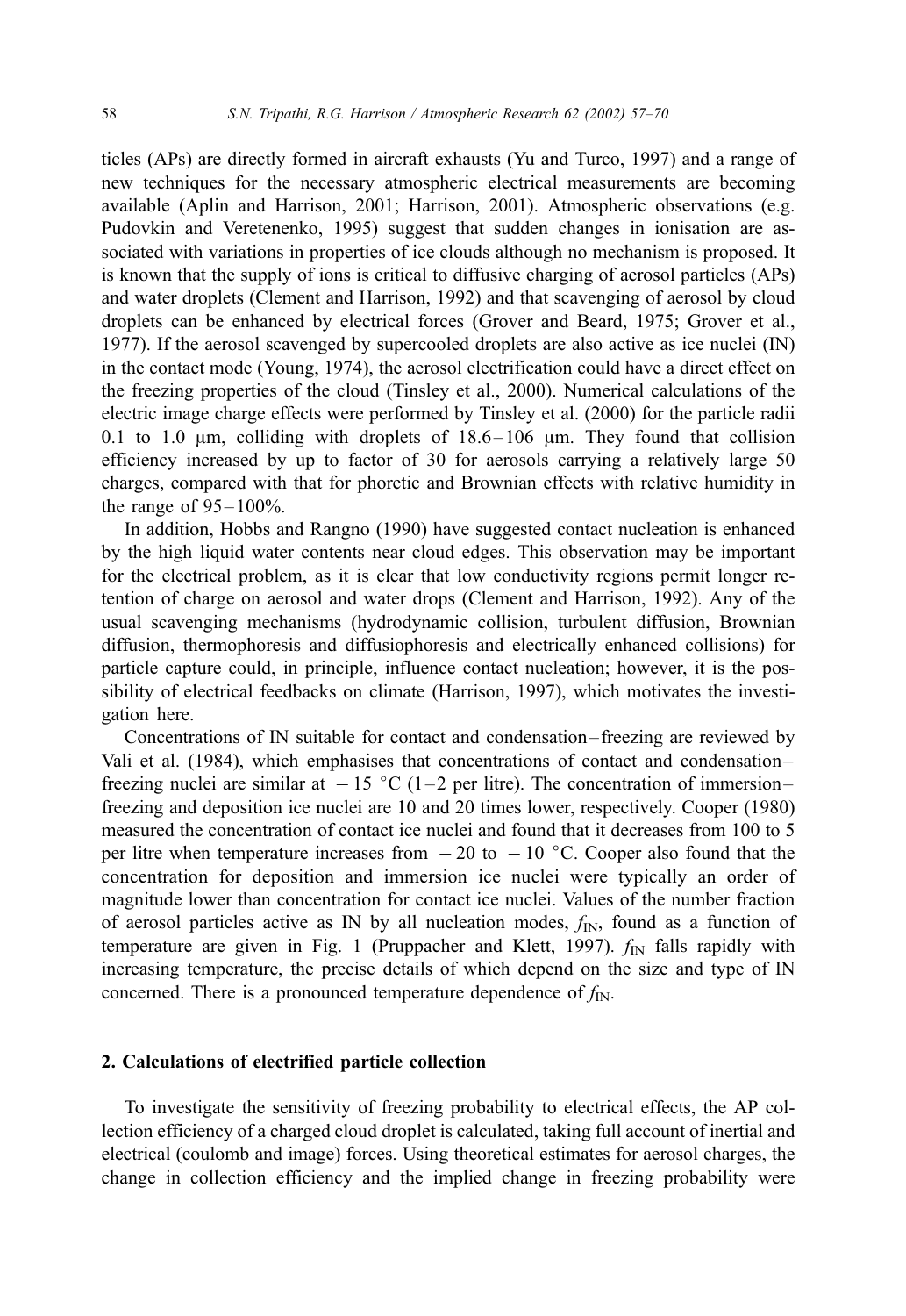

Fig. 1. Temperature dependence of the fraction of natural atmospheric aerosol particles active as ice nuclei by all freezing modes at water saturation, sampled from aircraft observations at Nalchik, U.S.S.R. Aerosol particles sizes (1) 100  $\mu$ m, (2) 10  $\mu$ m, (3) 1  $\mu$ m, (4) 0.1  $\mu$ m (Pruppacher and Klett, 1997).

deduced. This is compared with the change in freezing probability that could equally also be expected from a change in temperature.

# 2.1. Droplet scavenging model formulation

Previous particle collection calculations using the Coulomb force (Grover et al., 1977) and those including the electrical image force (Tinsley et al., 2000) have been applied to aerosol charges typical of the atmosphere in non-thunderstorm conditions (Tripathi, 2000). For aerosol particles of radii  $a > 0.4 \mu m$ , the collision efficiency,  $E(A, a)$ , between a drop of radius  $A$  and particle of radius  $a$  is determined by integrating the equation of motion of an aerosol particle under the simultaneous influences of gravity, air drag, and electrical forces. Formally, the collision efficiency,  $E$  is defined as:

$$
E(A, a) = \frac{\pi y_c^2}{\pi (A + a)^2},
$$
\n(1)

where A is the drop radius, a particle radius, and  $y_c$  the largest horizontal offset which a particle can have from the drop axis, yet still collide with it (Pruppacher and Klett, 1997). The collection efficiency is computed from an analysis of the trajectory of the aerosol particles moving past the water drop, assuming the flow around the aerosol particle does not affect the drop motion. This is justified for a ratio of particle to collector drop masses less than  $10^{-3}$ .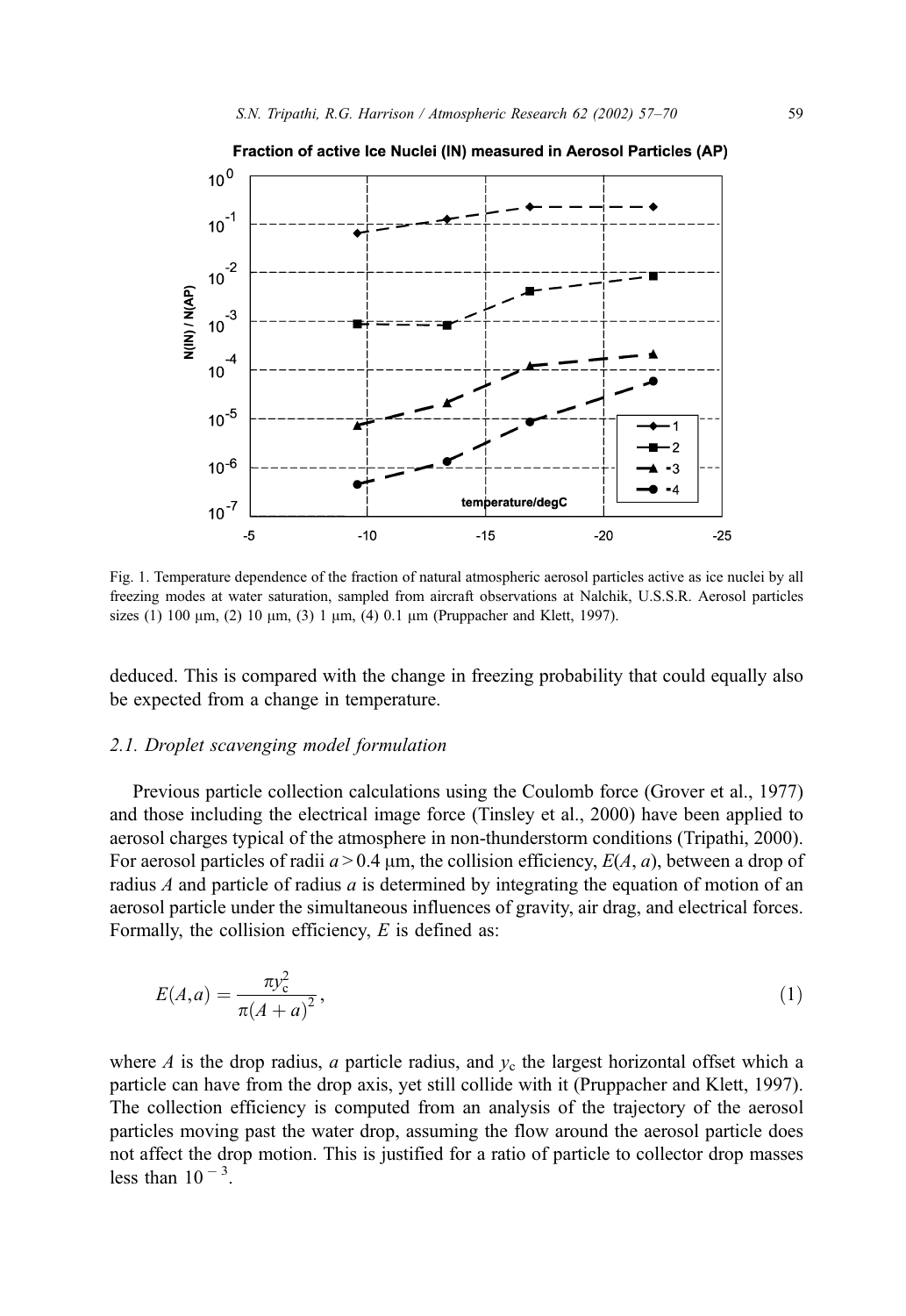The equation of motion of the aerosol is:

$$
m\frac{\mathrm{d}V}{\mathrm{d}t} = mg^* - \frac{6\pi\eta A(V - U)}{1 + \alpha N_{\mathrm{Kn}}} + F_{\mathrm{e}},\tag{2}
$$

where  $m$ ,  $V$  and  $a$  are the mass, velocity, and radius of the aerosol particle, respectively, (Grover and Beard, 1975) and  $(1 + \alpha N_{Kn})$  is the Stokes–Cunningham slip correction factor required for the aerosol particles. (Vector quantities are in boldface type.) In Eq. (2),  $g^* = g(\rho_p - \rho_a)/\rho_p$ , where g is the acceleration due to gravity,  $\rho_p$  the density of the aerosol particle,  $\rho_a$  the density of the air,  $\eta$  the viscosity of air, U the velocity of the air around collector drop, and  $\mathbf{F}_{e}$  the electric force between the water drop and aerosol. The Knudsen number is  $N_{Kn} = \lambda_a/a$ , where  $\lambda_a$  is the mean free path of air molecules. The parameter  $\alpha$ is given by Junge (1963) as:

$$
\alpha = 1.26 + 0.44 \exp(1.07/N_{\text{Kn}}). \tag{3}
$$

The particle's trajectory is obtained by numerically integrating Eq. (2) in the reference frame of the drop. From the trajectory, the collision efficiency may be calculated. To determine the local hydrodynamic velocity U, it is necessary to evaluate the air drag (second term in the RHS of Eq. (2)). The flow fields outside a noncirculating water drop were computed by solving the complete Navier –Stokes equation of motion for steady incompressible flow past a rigid sphere using a method originally developed by LeClair et al. (1970). In the convective flow around the drop, the gradients of the stream function and vorticity are greatest close to the drop surface. Far from the surface, these gradients are small. Because of this, a nonuniform mesh system is used for the finite difference calculations. The drag coefficients obtained have been compared with those of LeClair et al.  $(1970)$  and Beard and Pruppacher  $(1969)$  for drop radii between 8 and 140  $\mu$ m (Tripathi, 2000). They are always within 5% of the earlier numerical and experimental values (Table 1).

The particle's equation of motion expressed by Eq. (2) can be written as:

$$
\frac{d\mathbf{V}}{dt} = \frac{\hat{\mathbf{z}}}{N_{\text{Fr}}} - \frac{1}{S_{\text{t}}}(\mathbf{V} - \mathbf{U}) - \frac{F_{\text{e}}}{mg^*N_{\text{Fr}}},\tag{4}
$$

with  $\hat{z}$  the unit vector in the vertical direction. This can be made dimensionless by substitution of:

$$
t = \frac{t'}{A},\tag{5}
$$

$$
\mathbf{V} = \frac{\mathbf{V}'}{U_{\infty}},\tag{6}
$$

$$
\mathbf{U} = \frac{\mathbf{U}'}{U_{\infty}},\tag{7}
$$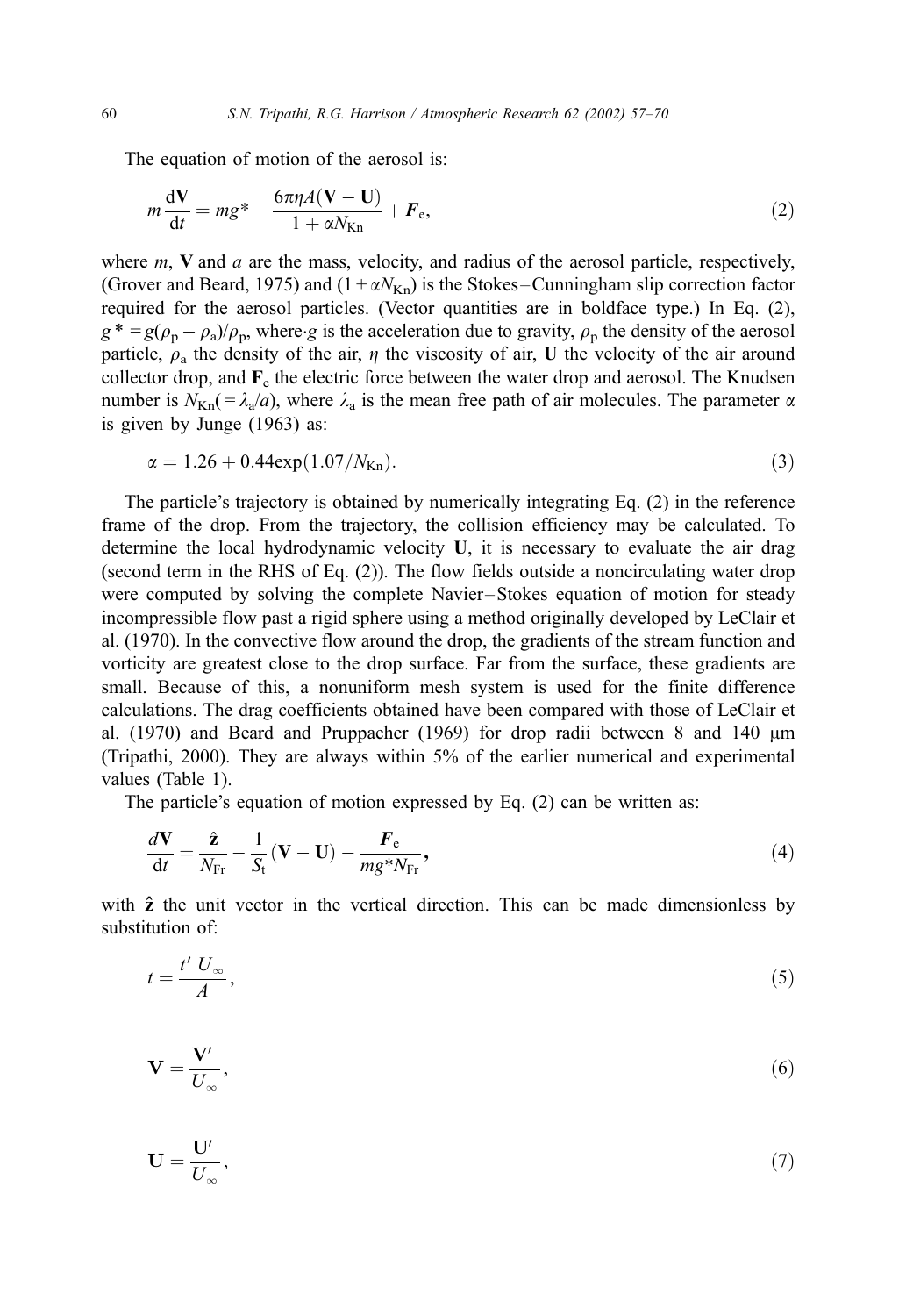Table 1

Comparison of drag coefficients,  $C<sub>D</sub>$ , obtained with those of LeClair et al. (1970) and Beard and Pruppacher (1969), for drop radii between 8 and 140  $\mu$ m

| $N_{\rm Re}$ | $C_{\rm D}$<br>(present results) | $C_D N_{\text{Re}}^2$<br>(present results) | $C_{\rm D}$<br>(theoretical)<br>results; LeClair<br>et al., 1970) | $C_D N_{\text{Re}}^2$<br>(experimental<br>results; Beard<br>and Pruppacher,<br>1969) | Percentage<br>difference<br>in $C_{\rm D}$ | Percentage<br>difference<br>in $C_D N_{\text{Re}}^2$ |
|--------------|----------------------------------|--------------------------------------------|-------------------------------------------------------------------|--------------------------------------------------------------------------------------|--------------------------------------------|------------------------------------------------------|
| 0.01         | 2425                             | 0.242                                      | 2446.69                                                           |                                                                                      | $-0.86$                                    |                                                      |
| 0.1          | 242.5                            | 2.42                                       | 246.22                                                            | 2.427                                                                                | $-1.53$                                    | $-0.28$                                              |
| 0.2          | 121.6                            | 4.86                                       |                                                                   | 4.90                                                                                 |                                            | $-0.82$                                              |
| 0.3          | 80.84                            | 7.27                                       |                                                                   | 7.43                                                                                 |                                            | $-2.20$                                              |
| 0.5          | 48.5                             | 12.12                                      |                                                                   | 12.63                                                                                |                                            | $-4.20$                                              |
| 1            | 27.04                            | 27.04                                      | 27.39                                                             | 26.448                                                                               | $-1.29$                                    | 2.18                                                 |
| 2            | 13.78                            | 55.12                                      |                                                                   | 57.49                                                                                |                                            | $-4.29$                                              |
| 3            | 10.09                            | 90.81                                      |                                                                   | 91.98                                                                                |                                            | $-1.28$                                              |
| 4            | 8.12                             | 129.9                                      |                                                                   | 129.56                                                                               |                                            | 0.26                                                 |
| 5            | 6.89                             | 172.25                                     | 7.121                                                             | 170.171                                                                              | $-3.35$                                    | 1.20                                                 |
| 7            | 5.41                             | 264.6                                      |                                                                   | 259.99                                                                               |                                            | 1.74                                                 |
| 9            | 4.55                             | 368.55                                     |                                                                   | 360.69                                                                               |                                            | 2.13                                                 |
| 10           | 4.23                             | 423.67                                     | 4.337                                                             | 414.94                                                                               | $-2.52$                                    | 2.05                                                 |
| 20           | 2.69                             | 1079.6                                     | 2.73                                                              | 1090.04                                                                              | $-1.48$                                    | $-1.01$                                              |

 $N_{\text{Re}}$  is the Reynolds number.

where A is drop radius,  $U_{\infty}$  the terminal velocity of the droplet, the Stokes number St=(2U<sub>∞</sub> $\rho_{\rm p} a^2 (1 - \alpha N_{\rm Kn})$ )/9 $\eta A$  and the Froude number  $N_{\rm Fr} = U_{\infty}^2/g * A$  (Grover and Beard, 1975). The primed quantities represent the dimensionless versions of the variables, which are used in the numerical calculations only.

### 2.2. Electrical image forces

Fig. 2 illustrates the relevant aerosol–droplet geometry. The electrical forces always act along the line between the centres of the aerosol and drop, when the aerosol is taken as a point charge and the drop is taken to be a conducting sphere. This is a good approximation even for distilled water, which has a very short electrical relaxation time,  $10^{-4}$  s (MacGorman and Rust, 1998). A dielectric sphere behaves much like a pure conductor once the dielectric constant,  $\kappa$ , is >80 (Grover, 1976).

In Fig. 2, the drop carries a net charge  $Q_d$  and the aerosol particle a net charge  $Q_a$  with a distance s between the aerosol and drop centres. It can be shown that the particle charge causes the charge on the conducting sphere to redistribute itself, equivalent to two point charges (Jackson, 1975). Charge conservation requires that  $Q_d = I + D$ . In magnitude,  $I = -\frac{A}{s}Q_a$ , where s is the separation distance between the aerosol and drop centres. The image charge is located at a distance  $c$  from the centre of the drop. Summing the Coulomb and image forces, the net electrical force acting between the particles' centres is therefore:

$$
F_{\rm e} = \frac{1}{4\pi\varepsilon_0} \left[ \frac{Q_{\rm a}I}{\left(s - c\right)^2} + \frac{Q_{\rm a}D}{s^2} \right],\tag{8}
$$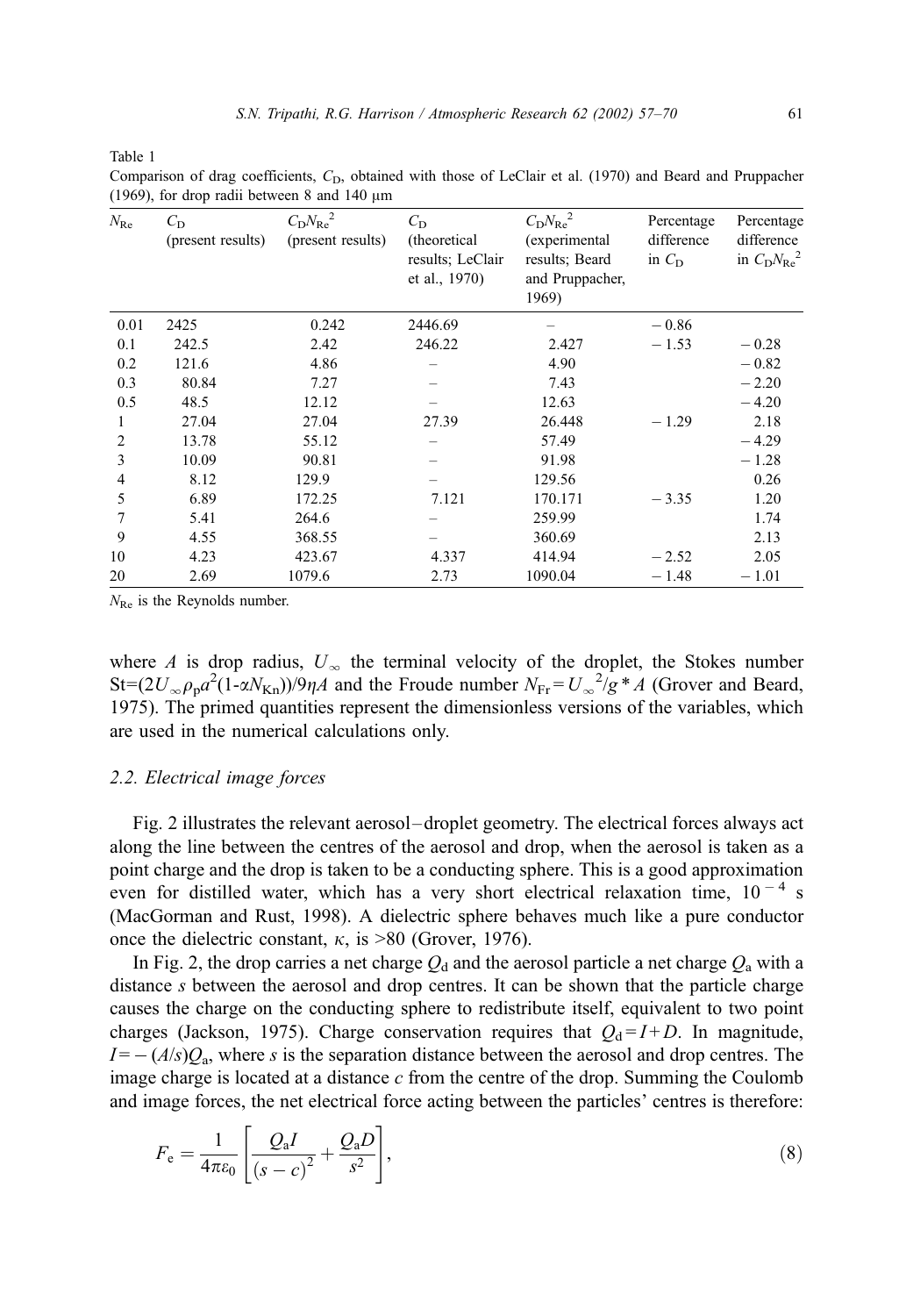

Fig. 2. Schematic of the charged aerosol and image charge construction within a waterdrop of radius A. The aerosol and falling drop carry charges,  $Q_a$  and  $Q_d$ , respectively, with  $Q_d = I + D$ , where D is the non-image charge considered at the centre of the drop.

where a positive  $F_e$  is repulsive. Substituting for  $Q_a$ ,  $Q_d$  and c gives:

$$
F_{e} = L \left[ -\frac{r}{(r^{2} - 1)^{2}} + \frac{1}{r^{3}} (Kr + 1) \right],
$$
\n(9)

where  $r = s/A$  is the normalised distance between the particle and drop,  $K = Q_d/Q_a$  and  $L = j^2 e^2 / 4\pi \epsilon_0 A^2$  (Tinsley et al., 2000).  $\epsilon_0$  is the permittivity of free space.  $F_e$  can be substituted for the Coulomb force in the Eq. (4), such that  $\mathbf{F}_e = F_e \hat{\mathbf{r}}$ .

$$
\frac{d\mathbf{V}}{dt} = \frac{\hat{\mathbf{z}}}{N_{\text{Fr}}} - \frac{1}{S_{\text{t}}}(\mathbf{V} - \mathbf{U}) - \frac{F_{\text{e}}}{mg} \frac{\hat{\mathbf{r}}}{N_{\text{Fr}}},\tag{10}
$$

where  $\hat{\mathbf{r}}$  is the unit vector along the line joining the centres of aerosol and drop.

Eq. (10) was integrated using the fifth order Runge –Kutta method to obtain collision efficiencies for different sets of drops ( $18 \le A \le 70 \text{ }\mu\text{m}$ ) and aerosols ( $0.1 \le a \le 4 \text{ }\mu\text{m}$ ). The value of largest horizontal offset between droplet and aerosol  $y_c$  was found by choosing an initial offset value (2.5A), and integrating the resulting trajectory in time. For subsequent trajectories, the offset was determined by bisecting the previous offset value until a grazing collision occurs, when  $(y_{i+1} - y_i)/y_i < \varepsilon_c$ , where  $\varepsilon_c$  is the *collision tolerance*. For such a grazing collision,  $y_c = y_{i+1}$ . The collision tolerance was chosen as  $\varepsilon_c = 10^{-4}$ (e.g. Miller and Wang, 1989). The initial aerosol– droplet vertical separation was 16A (Tripathi and Harrison, 2001), with no substantial change in the collision efficiency found by reducing the distance.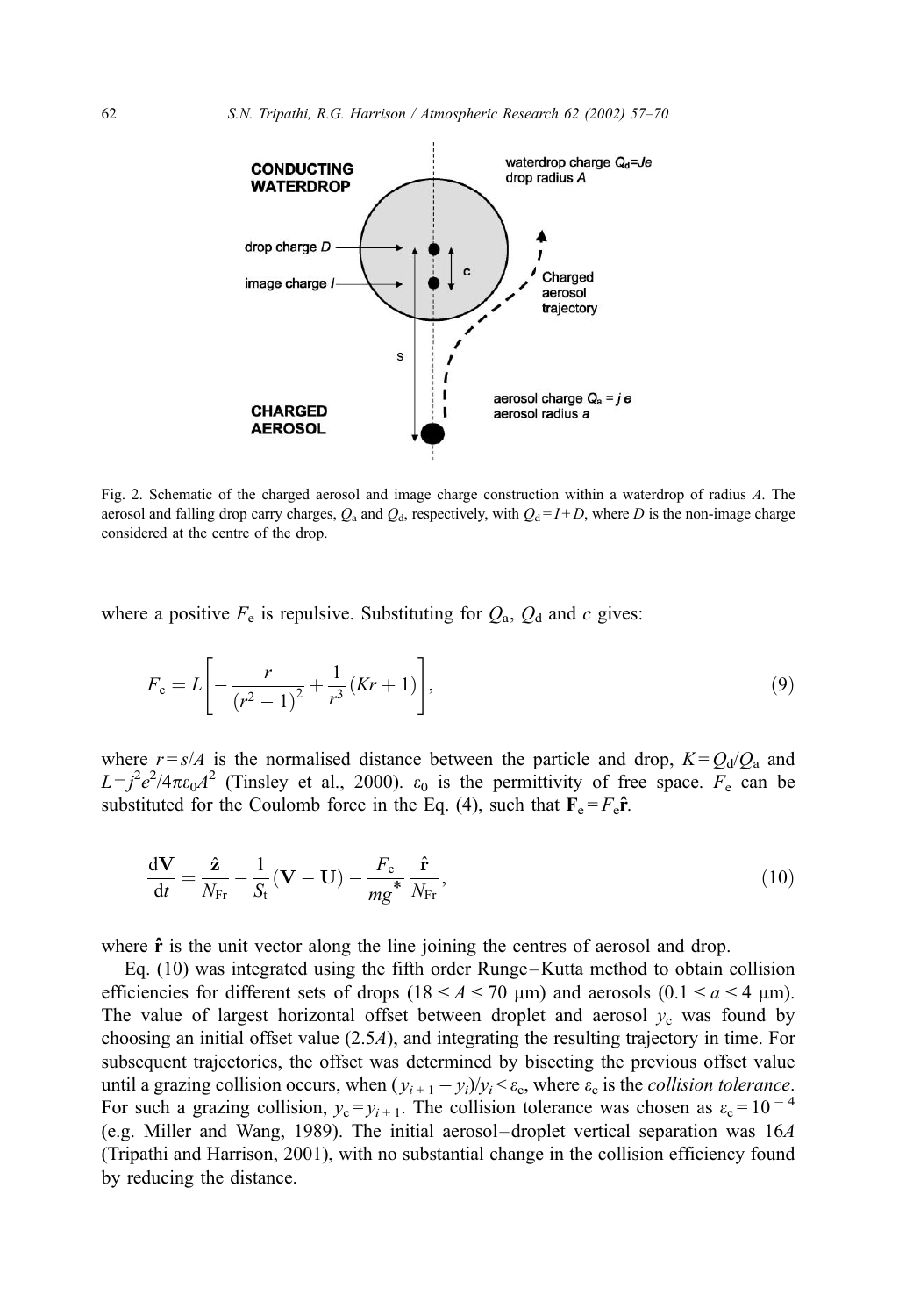## 2.3. Collision efficiency results

In Fig. 3(a), the collision efficiency is plotted as a function of aerosol radius with both the Coulomb and image forces included for particle density,  $\rho_p = 2$  g cm<sup>-3</sup>. For the neutral aerosols, inertial forces are not important for particles with radii smaller than about  $2.8 \mu m$ . The 'Greenfield Gap' (Pruppacher and Klett, 1997) can also be seen for particles of radii between 1.2 and 2.8  $\mu$ m. For particles with radii larger than 3  $\mu$ m, inertial effects become very important and the collision efficiency rises sharply. Fig. 3(a) also shows that the effect of electrification is most pronounced for aerosols with radii  $a < 1 \mu m$ , for which electrified aerosols have substantially greater collision efficiencies than neutral aerosols. A mean charge of 10 electronic charges per particle is sufficient to increase the collision efficiency threefold over that for neutral particles. At larger radii,  $a > 1 \mu m$ , there is little effect and the electrical forces are swamped by the inertial forces and it requires more than about 200e charges to fill the Greenfield Gap.

In Fig. 3(a), the results of Grover and Beard (1975) (inertial and image forces) and Tinsley et al. (2000) (image force) are included for comparison with the present results.



Fig. 3. (a) Collision efficiencies  $E$  plotted as a function of aerosol radius for aerosol particles carrying charges,  $5e$ to 50e, for aerosol density,  $\rho_p = 2$  g cm<sup>-3</sup>. The droplet radius is constant at 42  $\mu$ m and is electrically neutral. ( $\blacksquare$ : Inertial collision efficiencies, E, by Grover et al., 1977 for aerosol radii 0.4 and 3.0  $\mu$ m, respectively.  $\blacktriangle$ : Image force calculations by Grover and Beard, 1975 for particle of radius 0.4  $\mu$ m having charges 6.7e and 67e, respectively. O: Image force calculations by Tinsley et al., 2000 for particle of radius 0.4  $\mu$ m having charges 5e, 10e, 50e and 100e, respectively.  $\bullet$ : Image force calculations by Tinsley et al., 2000 for particle of radius 1.0 µm having charges 6.7e and 67e.) (b) As (a) except for  $\rho_p = 1$  g cm<sup>-3</sup>.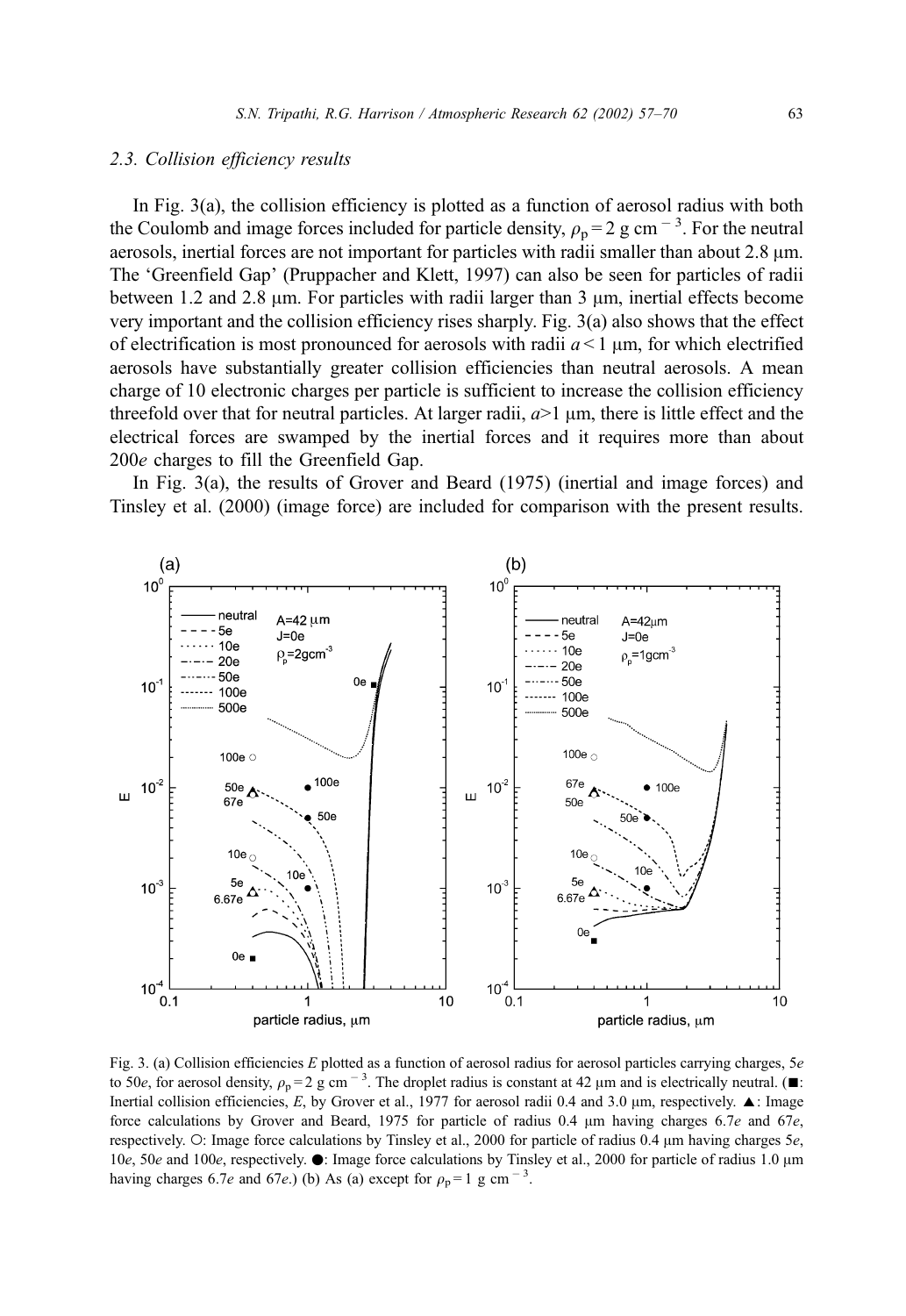Comparing the inertial collision efficiencies with those of Grover and Beard (1975) (squares), it can be seen that difference is about  $50\%$  for 0.4- $\mu$ m-radius particle, but reduces to less than  $5\%$  for a 3.0- $\mu$ m-radius particle. In the absence of electrical forces, the flow field becomes important because it provides the only non-zero forcing term. The flow fields are calculated here using much finer grid sizes, especially in the near neighbourhood of the drop. Comparing the image force calculations with Grover and Beard (1975) (triangles), less than  $25\%$  difference is found for 0.4- $\mu$ m particle having 6.7 and 67 elementary charges. This could be due to the fact that Grover and Beard (1975) used electrical image force assuming both particles (aerosol and droplet) as two spheres and the resulting electrical force provides the maximum attractive force. In the present calculations, the electrical image force arises from conducting sphere and point charge representations of droplet and aerosol, respectively; thus, the second and higher order moments do not appear.

Differences up to factor of two are found between this work and those of Tinsley et al.  $(2000)$  for 0.4- $\mu$ m-radius particles (open circles) and increases for particles of radius 1  $\mu$ m (filled circles). Tinsley et al. (2000) neglected inertial forces, considering the aerosol as a point with the image force the principal force. Tinsley et al. (2000) also simplified the flow field around the droplet by assuming Stokes flow. This assumption leads to smaller drag forces, which will, in turn, result in slightly larger collision efficiencies. The effect of gravitational forces is emphasised by the calculations presented in Fig. 3(b), for a particle density of 1 g cm<sup> $-3$ </sup>. Comparing Fig. 3(a) and (b), the difference between the present calculations and those performed by Grover and Beard (1975) and Tinsley et al. (2000) decreases because smaller gravitational forces act on the particles of lower density.

In Fig. 4, collision efficiency is plotted as a function of aerosol radius for a  $52-\mu m$ droplet. Narrowing of the Greenfield Gap can be seen due to increased drag forces;  $\sim$  50 electronic charges is required on the aerosol particles to remove the gap. Comparing Figs. 3(a) and 4(a) and (b), the charged collision efficiency increases with decreasing droplet radius because of increasing significance of electrical forces over drag forces. A similar trend was also noticed by Tinsley et al. (2000).

Referring back to Fig. 1, the fraction of aerosol active across all freezing modes is small for the small radii (curve 4) showing the steepest temperature dependence. The assumption is made here that electrical enhancement of the collection of contact nuclei is equivalent to the increase the freezing nuclei fraction occurring from a temperature reduction. This permits electrical changes in collision efficiency to be compared with changes in temperature.

## 2.4. Particle charges

To establish if there is likely to be any effect on natural supercooled clouds from electrification of submicron aerosol, it is necessary to estimate what charges can be expected on atmospheric particles. Particle charges can be calculated assuming charging by ion diffusion for the small electrical fields present in nonconvective clouds. Electric field measurements in non-thunderstorm clouds are less than  $5 \,\mathrm{kV m}^{-1}$  and typically less than 1 kV m<sup>-1</sup> (MacGorman and Rust, 1998). The number concentration  $N_i$  of mono-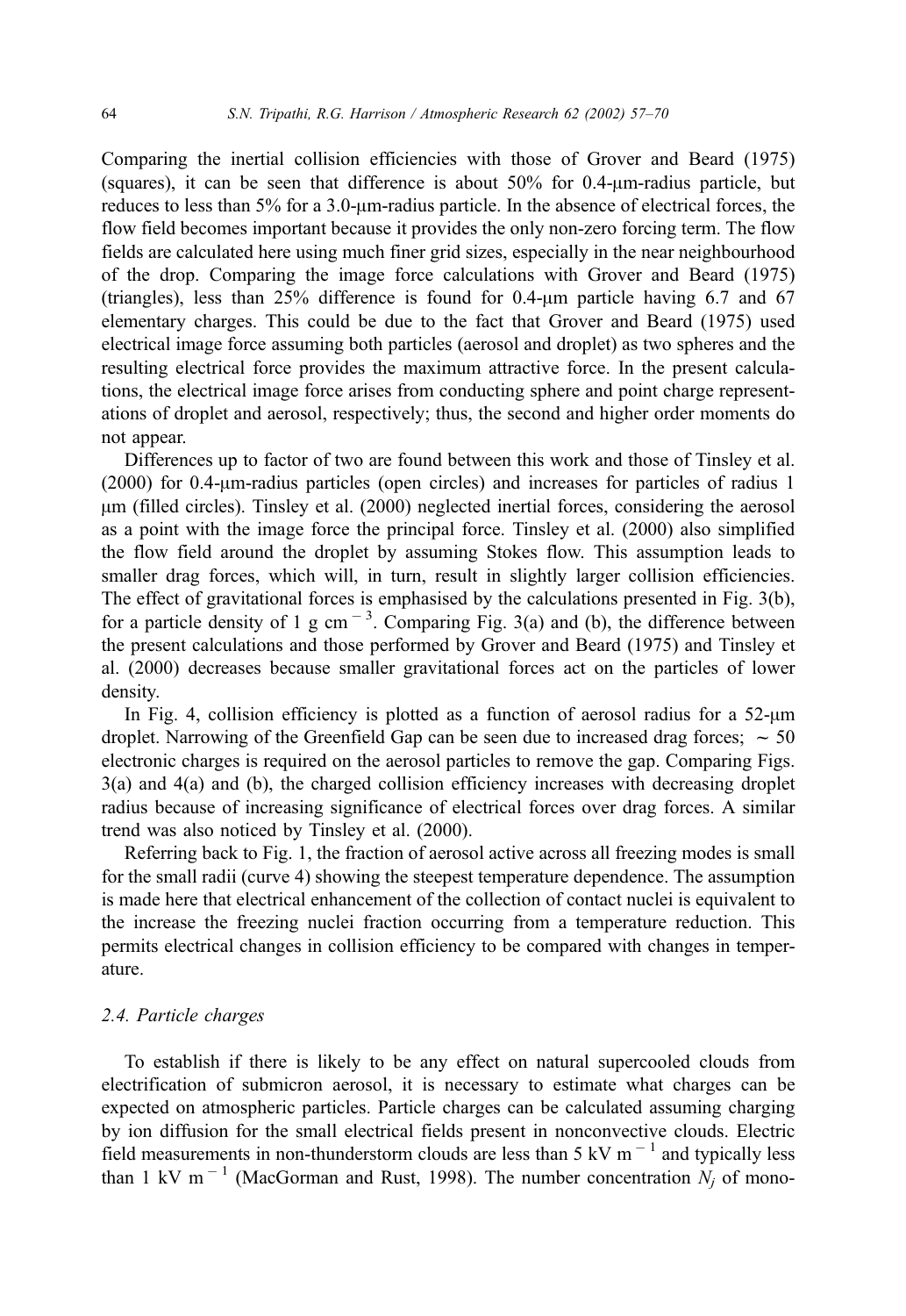

Fig. 4. (a) Collision efficiencies E plotted as a function of particle radius for droplet of radius 52  $\mu$ m. All other parameters are same as in Fig. 3(a). (b) Collision efficiencies E plotted as a function of particle radius for droplet of radius 18  $\mu$ m. All other parameters are same as in Fig. 3(a). (O: Image force calculations by Tinsley et al. (2000) for particles of radius 0.4  $\mu$ m having charges 5e, 20e and 50e, respectively).

disperse aerosol particles per unit volume carrying j elementary charges is given by the Modified Boltzmann Distribution (Clement and Harrison, 1992) as:

$$
\frac{N_j}{N_0} = \left[\frac{n_+\mu_+}{n_-\mu_-}\right]^j \frac{8\pi\varepsilon_0 a kT}{j e^2} \sinh\left[\frac{j e^2}{8\pi\varepsilon_0 a kT}\right] \exp\left[\frac{-j^2 e^2}{8\pi\varepsilon_0 a kT}\right],\tag{11}
$$

with mean charge:

$$
j = \frac{4\pi\varepsilon_0 akT}{e^2} \ln\left[\frac{n_{+}\mu_{+}}{n_{-}\mu_{-}}\right],\tag{12}
$$

where  $\mu$  + are the positive and negative small ion mobilities and  $n$  + their number concentrations, T is the temperature, e the electronic charge, k is Boltzmann's constant, and  $\varepsilon_0$ the permittivity of free space. Ion mobility is defined as the ion drift velocity in a unit electric field and has units of cm<sup>2</sup> V<sup>-1</sup> s<sup>-1</sup>.

The ion asymmetry factor  $x( = \mu + n + / \mu = n - )$  determines the mean of the charge distribution.  $x \neq 1$  for two reasons:

1. chemical differences between positive and negative ions cause  $\mu_+ \neq \mu_-$ , which arise from different polarising powers of the central atom in positive and negative ions, and a different molecular mass.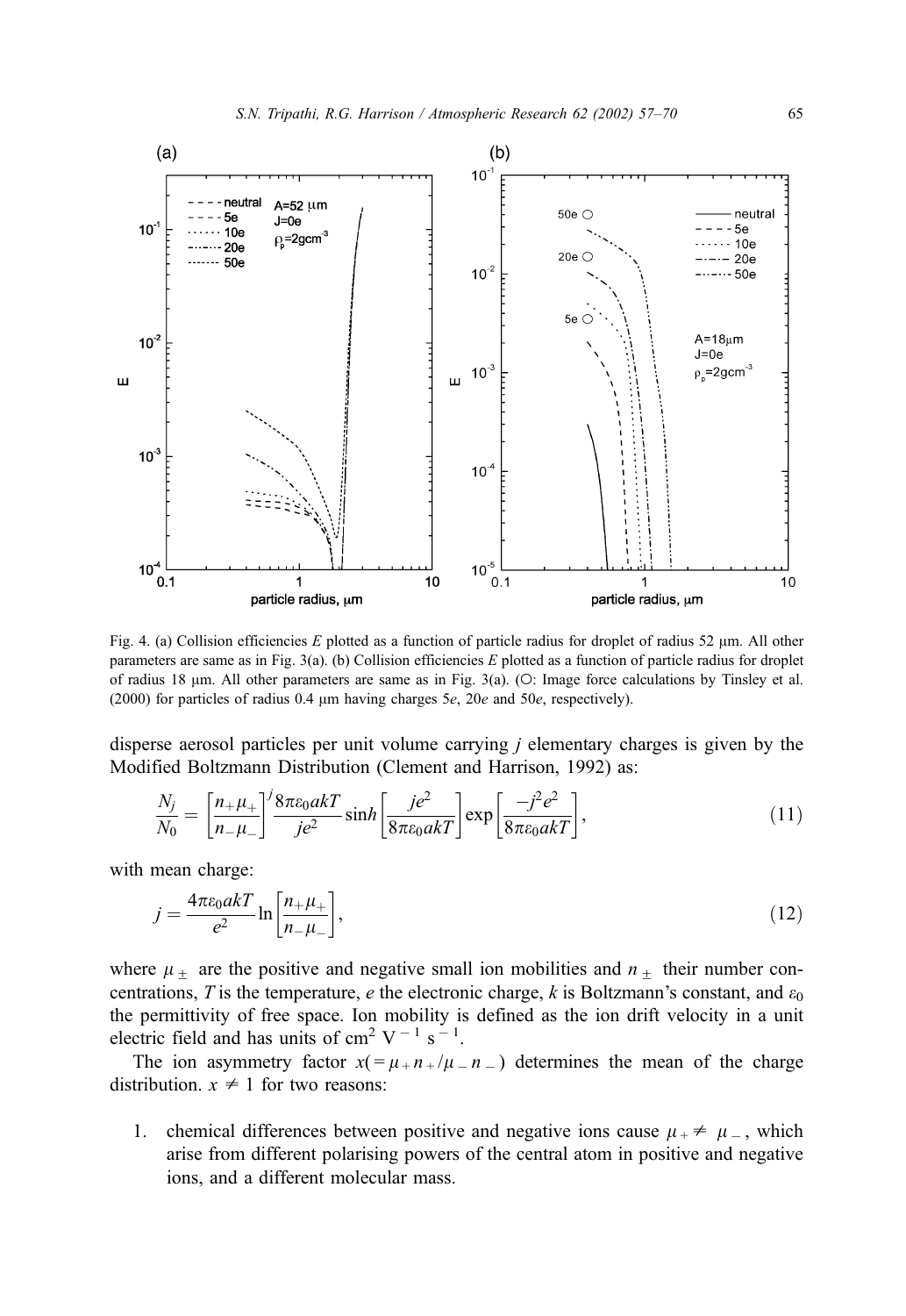2.  $n_{+} \neq n_{-}$  because the ion concentrations  $n_{+}$  and  $n_{+}$  vary considerably in the atmosphere, especially on the boundaries of aerosol and water droplet regions (Gringel, 1978).

Continuous mountain recordings of  $n_+$  and  $n_-$  have been carried out by Reiter (1974) and Dolezalek et al. (1985), and the ratio of ion concentrations varies substantially with weather conditions (Table 2). Because of the probabilistic nature of the charging process of aerosol particles, a few particles could also transiently carry higher charges (Harrison, 2000); however, their lifetimes are not experimentally established. The fraction of particles carrying large charges increases for  $x \geq 1$  or  $x \ll 1$ .

Charge distributions on particles can also be expressed as a number of particles carrying a certain charge in a prescribed total monodisperse aerosol concentration. In Fig. 5, the number of concentrations of particles of various radii from  $3$  to  $0.5 \mu$ m carrying specified bipolar charges, normalised by the total number per unit volume Z, are plotted as a function of ion asymmetry factor x for the number of elementary charges  $j = 10$  and 20, using Eq. (11). The straight line marked indicates the region above which is at least 1 particle/cm<sup>3</sup> carrying charges > | j | will be present with  $Z = 1000$  cm<sup>3</sup>. From Fig. 5(a), it is clear that for particles of  $0.5$ - $\mu$ m radius, only a very insignificant fraction will carry more than  $\pm$  20 charges; however, Fig. 5(b) shows that there will be some particles present carrying more than  $\pm 10$  charges.

Taken together, these observations suggest that (1) some charged aerosol particles always exist in the atmosphere and (2) fluctuations in ion concentrations causing  $x \neq 1$ could lead to larger charges on aerosols, perhaps on cloud edges or aerosol boundaries.

# 3. Freezing probabilities

For the purpose of calculating the electrically induced changes in aerosol collection, an enhancement factor  $P$  is defined here as:

$$
P = E(a, j, A, J)/E_{\text{neutral}},\tag{13}
$$

where  $E$  is the droplet's efficiency in collecting aerosol particles, which varies with the particle radius  $a$  and the number of charges  $j$ , and  $A$  and  $J$  the droplet's radius and the

| values of foll asymmetry factor $\lambda$ reported by Kener (1777) in unreferred conditions |                         |               |                             |  |  |  |
|---------------------------------------------------------------------------------------------|-------------------------|---------------|-----------------------------|--|--|--|
| Cloud                                                                                       | Weather condition       | Altitude (km) | Ion asymmetry<br>factor $x$ |  |  |  |
| Mountain clouds                                                                             | Fair weather            | 0.74          | $1.75 - 2.5$                |  |  |  |
| Nimbostratus                                                                                | Homogeneous steady rain | $1 - 1.8$     | 2.5                         |  |  |  |
|                                                                                             |                         | $1.8 - 3$     | $10 - 20$                   |  |  |  |
|                                                                                             | Steady snow fall        | $1, -1.6$     | 3.2                         |  |  |  |
|                                                                                             |                         | $1.6 - 3$     | $4 - 5$                     |  |  |  |
| Altostratus                                                                                 | Weak precipitation      | $1 - 1.4$     | $4 - 30$                    |  |  |  |
|                                                                                             |                         | $1.4 - 3$     | $2 - 10$                    |  |  |  |

Table 2

Values of ion asymmetry factor x reported by Reiter (1977) in different conditions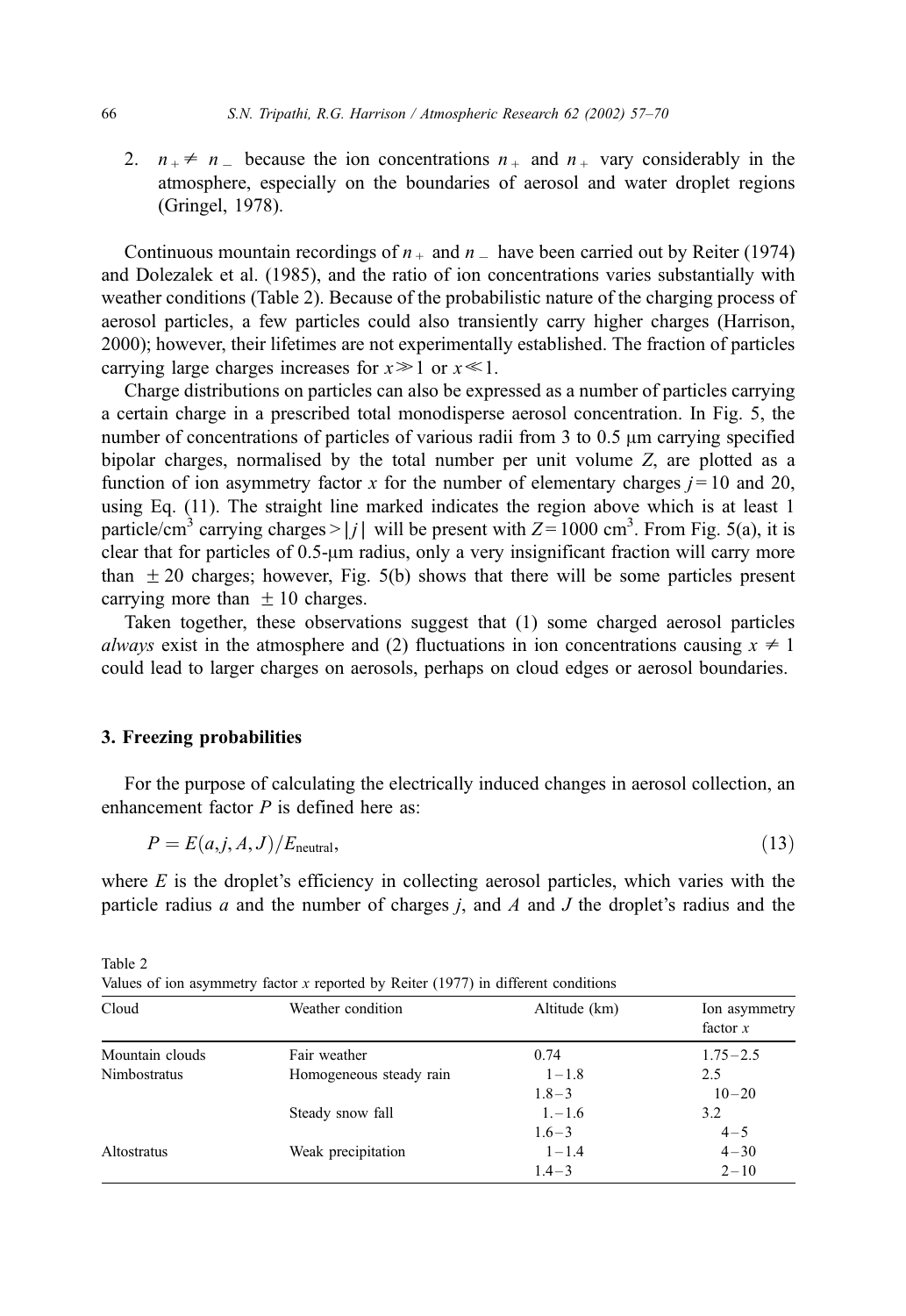

Fig. 5. (a) The fraction of aerosol particles carrying  $-20$  and  $+20$  electronic charges  $(N_{20} + N_{-20})/Z$ , plotted as a function of ion asymmetry factor x for various aerosol radii a. The horizontal line indicates the region above which a concentration of 1 particle cm<sup>-3</sup> will be present, for total number concentration  $Z = 10^3$  cm<sup>-3</sup>. (b) As (a) except calculated for  $N_{-10}$  and  $N_{-10}$ .

number of charges.  $E_{\text{neutral}}$  is the droplet collision efficiency for electrically neutral aerosol particles.

In Fig. 6, the electrical enhancement  $P$  is shown for three cloud droplets of radius 40, 32 and 26  $\mu$ m for charged collisions for three aerosol particles of radii  $a = 0.4 \mu$ m, 0.5 and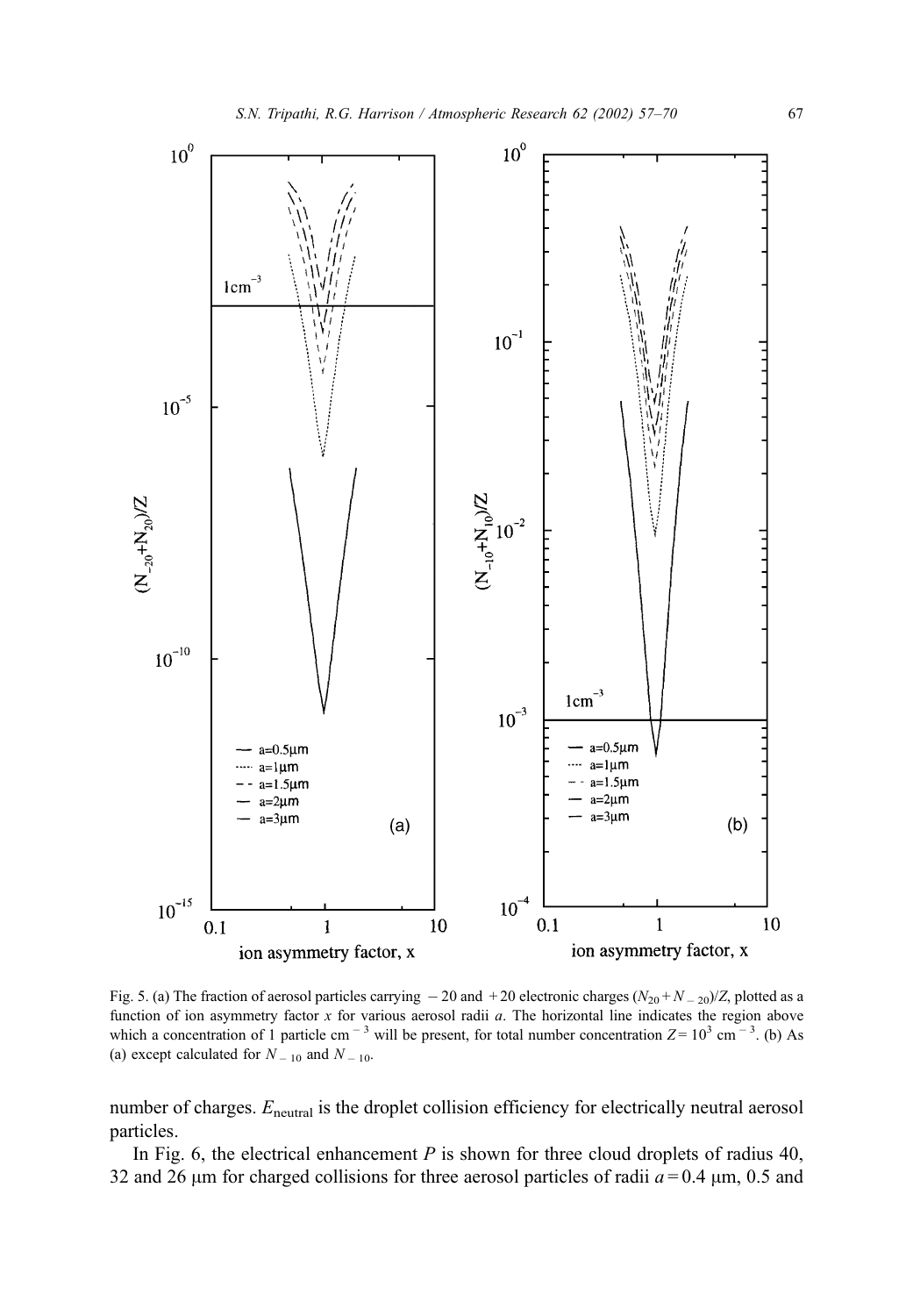

Fig. 6. Freezing probability from electrical enhancement of aerosol collection rate P, calculated as a function of particle elementary charges *j*. Neutral (supercooled) droplets of radii 52, 40, 32, 26 and 18  $\mu$ m are considered to collect charged aerosol particles of radii 0.4, 0.4, 0.5, 0.6 and 0.4  $\mu$ m, respectively.

0.6  $\mu$ m, respectively. Three radii have been selected to optimise the electrical effect over inertial effects as found from Fig. 3, but are representative of some atmospheric IN. The maximum numbers of drops are frequently found near radii of  $\sim 20 - 30$   $\mu$ m in a typical cloud droplet spectrum (Hobbs et al., 1980).

Comparing the curves in Fig. 6 shows that electrical effects become more significant as the drop size decreases. It can also be seen that for a drop size of  $26 \mu m$ , the freezing probability is increased by a factor of three for a particle carrying  $10$  e. From Fig. 1, approximately a threefold fractional increase in active nuclei can be seen for a temperature decrease of  $1 \degree C$ . Hence, to order of magnitude, the change in collected ice nuclei arising from a temperature decrease of  $1 \degree C$  is approximately comparable with that produced by a change in particle charge of  $\sim$  |10e|.

# 4. Conclusions

Collection efficiency calculations applied to the collection of charged aerosols show that modest charging of submicron radii aerosols can lead to more collisions with supercooled droplets than neutral aerosol, a fraction of which will be associated with ice nucleation. The change in collision rate occurs from the electrical image force and is, therefore, independent of the charge carried by the water drop. The aerosol charging arises from asymmetry in ion concentrations associated with electric field discontinuities such as on the boundaries of clouds. Sufficient ion asymmetry occurs naturally for a distribution of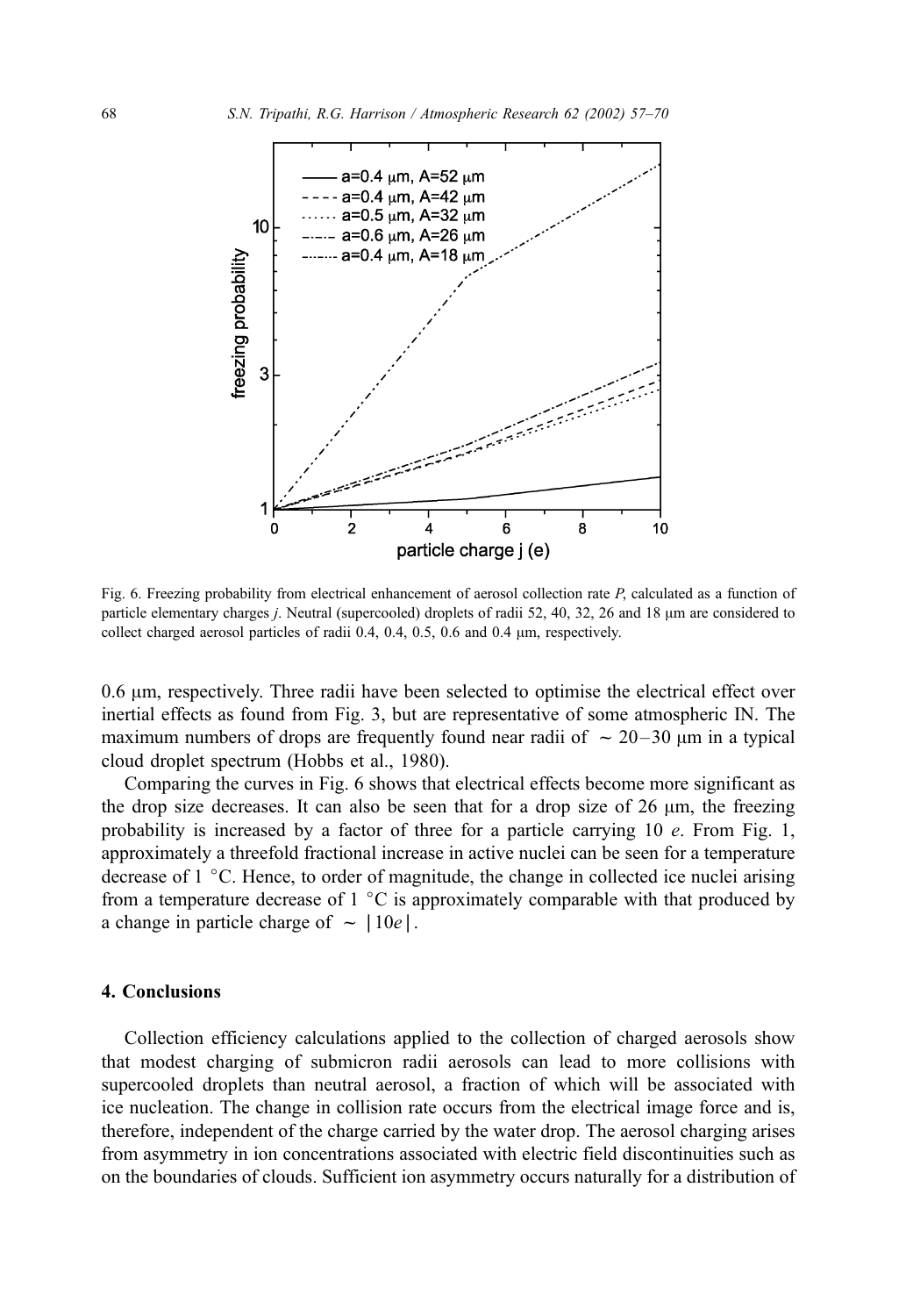aerosol charges to occur, and a small number fraction of aerosol can, therefore, carry up to 10 elementary charges. For an aerosol population containing a constant fraction of contact nuclei, the droplet's freezing probability can be enhanced by the electrical collection. This is particularly so in the case of small  $( $20 \mu m$ )$  supercooled droplets, or for the few aerosol particles which statistically may transiently carry large charges.

There are recent developments in high spatial resolution atmospheric electrical measurements; however, definitive experimental studies firmly linking electrified aerosol and freezing remain lacking. More atmospheric and laboratory work is clearly required; however, theoretical evidence here supports the few experiments suggesting electrical effects on ice formation in low electric fields.

#### Acknowledgement

SNT acknowledges financial support from the Felix Foundation.

## References

- Aplin, K.L., Harrison, R.G., 2001. A self-calibrating programmable mobility spectrometer for atmospheric ion measurements. Rev. Sci. Instrum. 72 (8), 3467 – 3469.
- Beard, K.V., 1992. Ice initiation in warm-base convective clouds: an assessment of microphysical mechanisms. Atmos. Res. 28, 125 – 152.
- Beard, K.V., Pruppacher, H.R., 1969. A determination of the terminal velocity and drag of small water drops by means of a wind tunnel. J. Atmos. Sci. 26, 1066-1072.
- Clement, C.F., Harrison, R.G., 1992. The charging of radioactive aerosols. J. Aerosol. Sci. 24, 481 504.
- Cooper, W.A., 1980. A method of detecting contact ice nuclei using filter samples. 8th Int. Conf. Cloud Phys. Am. Meteor. Soc., Boston, pp. 667–668.
- Dawson, G.A., Cardell, G.R., 1973. Electrofreezing of supercooled waterdrops. J. Geophys. Res. 78 (36), 8864 8866.
- Dolezalek, H., Reiter, R., Kroling, R., 1985. Basic comments on the physics, occurrence in the atmosphere, and possible biological effects of air ions. Int. J. Biometeorol. 29, 207 – 242.
- Gringel, W., 1978. Untersuchungen zur elecktrischen Luftleitfähigkeit unter Berücksichtigung der Sonnenaktivität und der Aerosolteilchenkonzentration bis 35 km Höhe, PhD dissertation, Eberhard-Karls-Universität zu Tubingen.
- Grover, S.N., 1976. Electrostatic force between a charged conducting sphere and a charged dielectric sphere in an arbitrarily oriented external electric field. Pure Appl. Geophys. 114, 520 – 539.
- Grover, S.N., Beard, K.V., 1975. A numerical determination of the efficiency with which electrically charged cloud drops and small raindrops collide with electrically charged spherical particles of various densities. J. Atmos. Sci. 32, 2156-2165.
- Grover, S.N., Pruppacher, H.R., Hamielec, A.E., 1977. A numerical determination of the efficiency with which spherical aerosol particles collide with spherical water drops due to inertial impaction and phoretic and electrical forces. J. Atmos. Sci. 34, 1655 – 1663.
- Harrison, R.G., 1997. Climate change and the global atmospheric electrical system. Atmos. Environ. 31 (20), 3483 – 3484.
- Harrison, R.G., 2000. Cloud formation and the possible significance of charge for atmospheric condensation and ice nuclei. Space Sci. Rev. 94, 381 – 396.
- Harrison, R.G., 2001. A balloon-carried electrometer for high-resolution atmospheric electric field measurements in clouds. Rev. Sci. Instrum. 72 (6), 2738 – 2741.
- Hobbs, P.V., Rangno, A.L., 1990. Rapid development of high particle concentrations in small polar maritime cumulus clouds. J. Atmos. Sci. 47, 2710 – 2722.